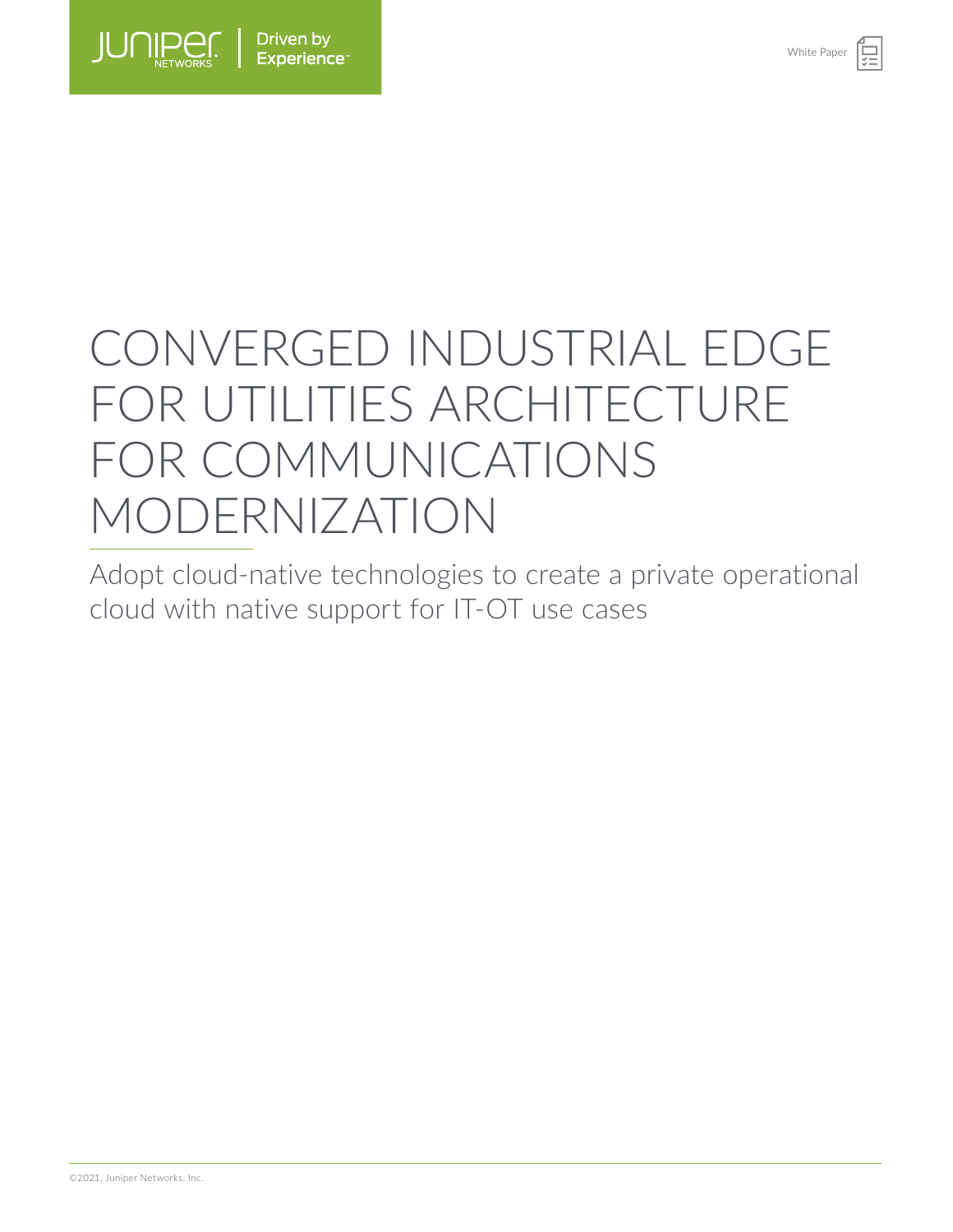# TABLE OF CONTENTS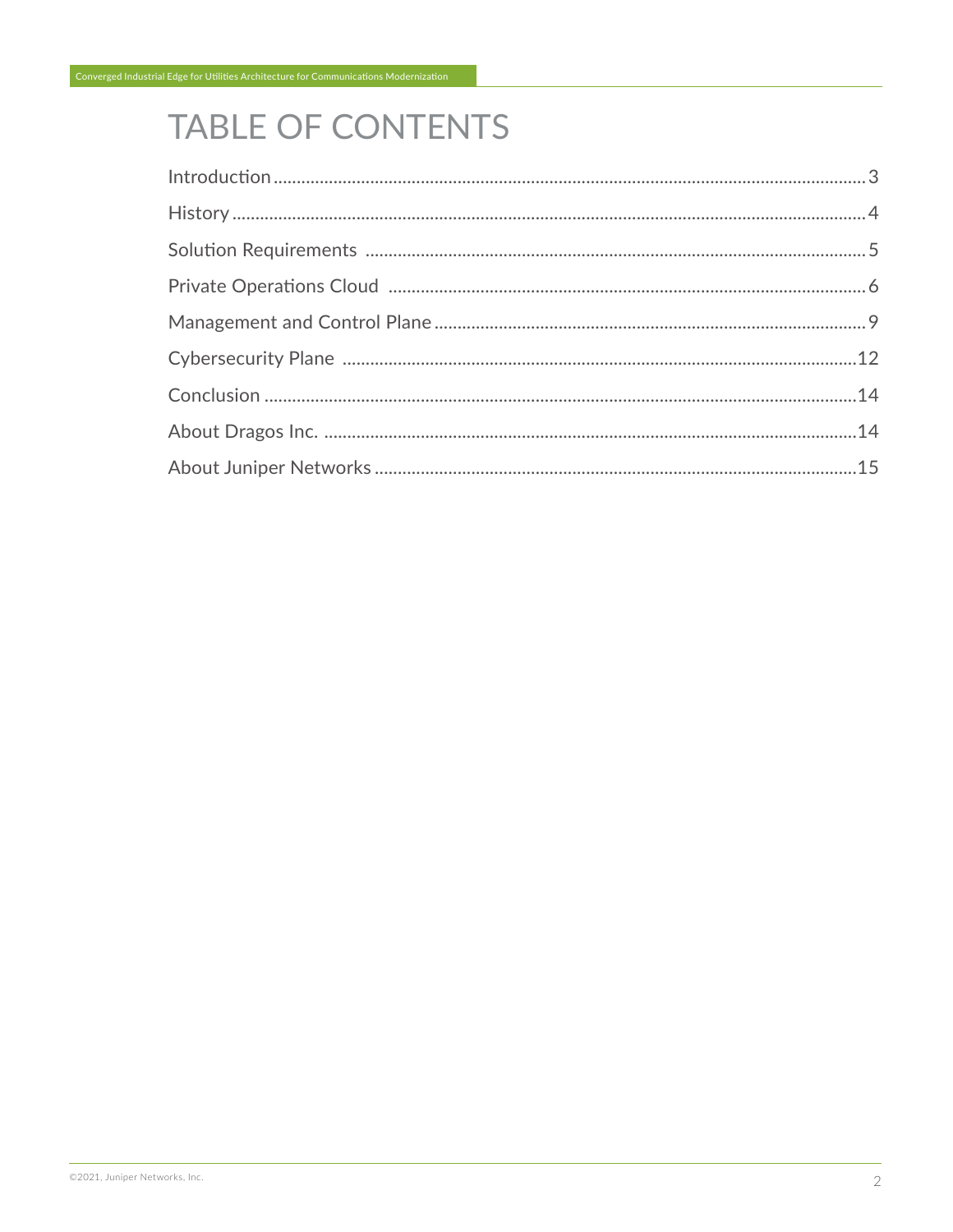# <span id="page-2-0"></span>EXECUTIVE SUMMARY

Electric utilities rely on Operational Technologies (OT) networks to support Industrial Control Systems (ICS) essential to their businesses. Historically, OT/ICS systems have been developed, implemented, and managed independent of IT networks. Differences in modes of operation, duration of refresh cycles, and physical and cybersecurity considerations are common justifications for separate IT and OT domains. But as pressure on budgets mounts and business cases for modernizing the grid edge multiply, the benefits of reducing costs and streamlining operations are compelling utilities to reevaluate options for converging communications infrastructure.

A reframing of the existing IT-OT grid communications paradigm is vital to realizing the economic advantages of grid modernization. A critical step in this reframing is the safe application of cloudnative technologies in data centers and control centers, in the WAN, and within substations—all to create a common model with inherent support for IT and OT/ICS applications.

Note: While this paper does not promote the use of public cloud services for utility OT/ICS uses cases, it does promote the adoption of cloud technologies that simplify and improve orchestration, control, management, automation, cybersecurity, and predictive analytics in private, autonomous, packet-based networks. This paper encourages the creation of a private operations cloud, which provides a common communication platform preinstrumented to natively support IT and OT use cases. It's a reframing of IT-OT convergence, from hostile and dangerous to resilient and purpose engineered. It's engineering simplified.

# Introduction

Electric power systems, and the information and communications systems they rely on, are rapidly becoming more distributed, digitized, and dynamic, challenging the traditional models and reliability expectations of OT experts at utilities. Macroeconomic factors, like the ones in the sidebar, are animating the business use cases that OT/ICS edge modernization addresses. But to fully realize the value of OT/ICS investments, communications must act as an enabler, representing as little friction as possible in the implementation and ongoing operation of applications for both IT and OT. This paper will describe a high-level reference architecture that has been developed from the OT professional's perspective on reliability and availability, and built with secure, standards-based infrastructure for known scale and resiliency.

The architecture described in this paper was designed with cloud-native technologies specified from its inception. As such, it is open, standards-based, and multivendor by nature. The architecture development is premised on the need of a future-state communications network that largely monitors and troubleshoots itself through the collection and correlation of streaming telemetry and control information. This information is delivered into repositories and fed to predictive analytics controllers while utilizing machine learning (ML) and artificial intelligence (AI) to detect trends, proactively alert operators, and, if necessary, mitigate problems.

The network is specified to employ software-defined controllers such that the full life cycle of a circuit, whether it be for Supervisory Control and Data Acquisition (SCADA), teleprotection, or engineering access, be prescriptively designed, tested, and monitored either ad infinitum or for a prescribed duration. Given the architecture's centralized and prescriptive nature, any change to the engineered state of the circuit would be immediately known, ensuring compliance and cybersecurity. The network is specified to secure (that is, to encrypt, authorize, account, and attribute) every packet of every transaction based on policy. It can also enforce policy on any port of any device in the IT domain, as well as the IP address closest to an indication of compromise (IOC) in the OT domain.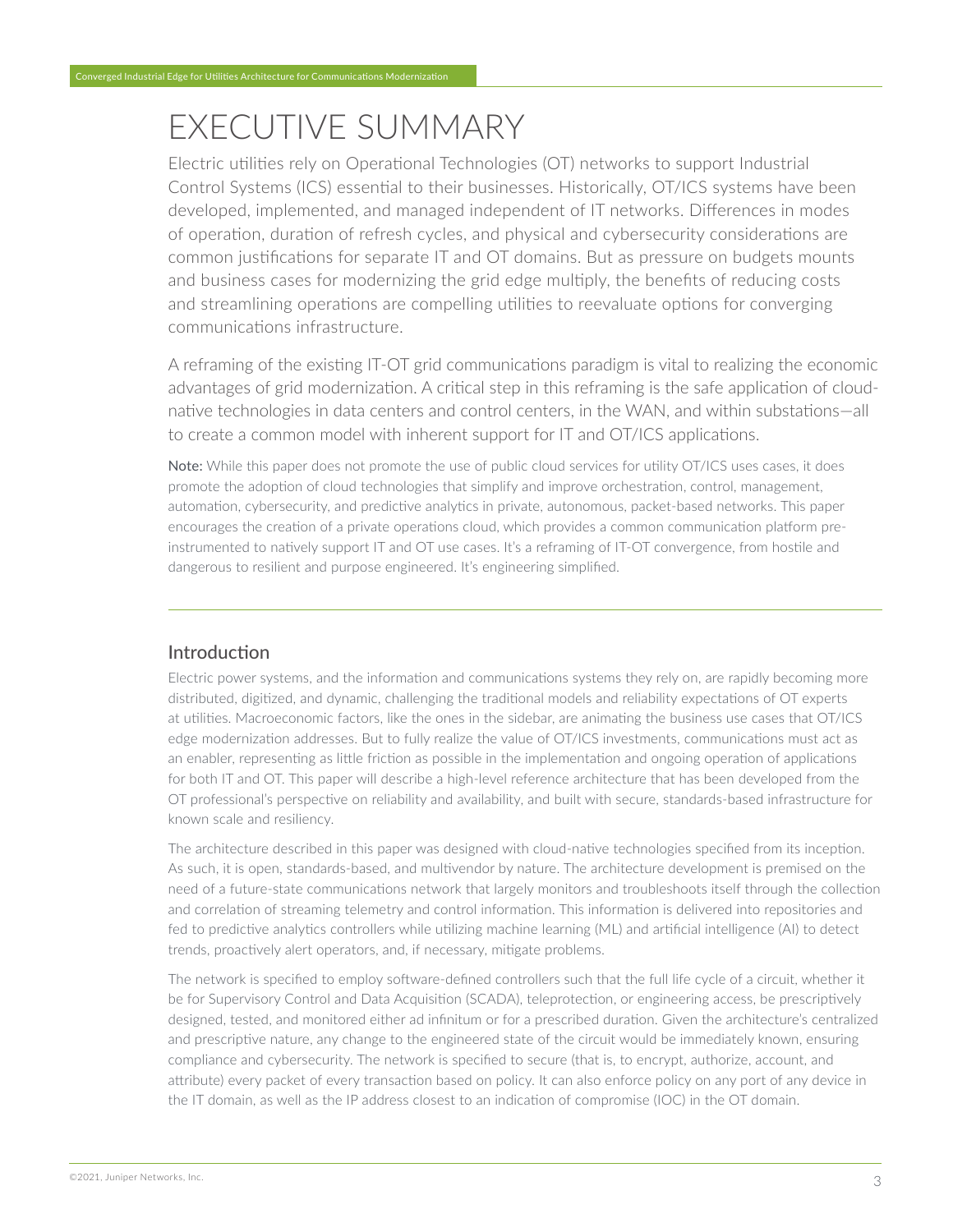The architecture's orchestration, control, and management is based on a cloud-native microservices platform, with each application exposing its functionality only through a standardized application programming interface (API) to ensure resilience, continuous software optimization, and feature velocity without affecting other applications. The software architecture is decomposable such that layers of orchestration management functionality can be deployed by domain (i.e., within the substation) with increasing resiliency.

<span id="page-3-0"></span>Converged Industrial Edge for Utilities Architecture for Communications Modernization

Thus instrumented, this architecture is optimized to provide OT and IT experts with network situational awareness, robust configuration management, change detection, policy management, and enforcement capabilities, such as:

- On demand, real-time asset management—a comprehensive inventory of devices at a given substation
- Detailed reporting of physical ports in use, the protocols being spoken, the application(s) being supported, and how much bandwidth they're consuming

### **Macro Drivers of Grid Modernization**

- Accelerating integration of Distributed Energy Resources (DERs) and grid-level battery storage
- Increasing malicious cybersecurity activity and risk; coordinated or standalone physical attacks on grid
- 
- Retiring operational personnel; 50% of the
- pressures
- 
- The ability to model the addition of new circuits and applications without physically querying or inventorying equipment in production
- The ability to deploy circuits, individually or in bulk, on demand with a software-defined circuit turn-up capacity, without manually defining flows in any switches and without truck rolls
- Full life-cycle circuit support, including the safe teardown of ephemeral use cases like engineering access
- The creation and maintenance of corporate networking security policy-aware circuits that know what conversations are allowed and which are not

The following sections will provide a brief background and history of the development of the Converged Industrial Edge for Utilities architecture, along with descriptions of the contextual application of cloud-native technologies in each of the technology domains the architecture addresses:

- The end-to-end packet forwarding plane
- The management control plane
- The cybersecurity plane

#### **History**

In 2018, the United States Department of Energy (DOE) Cyber Security for Energy Delivery Systems (CEDS) program issued a challenge to the industry: enhance the reliability and resilience of the nation's energy infrastructure through innovative solutions developed with *"cloud-based technologies for the operational environment."* Juniper Networks and SEL Inc., a leader in the protection and control infrastructure for electrical utilities, were already working on developing such a network technology solution. After deciding to pursue the research and development funding opportunity, SEL Inc. recruited a third technology partner, Dragos, Inc., an industrial control systems threat protection provider, and a long-time customer and research partner, Bonneville Power Administration (BPA), a federally owned generation and transmission utility, to complete the project team1.

1 DOE SEDS Ambassador DE-0E0000900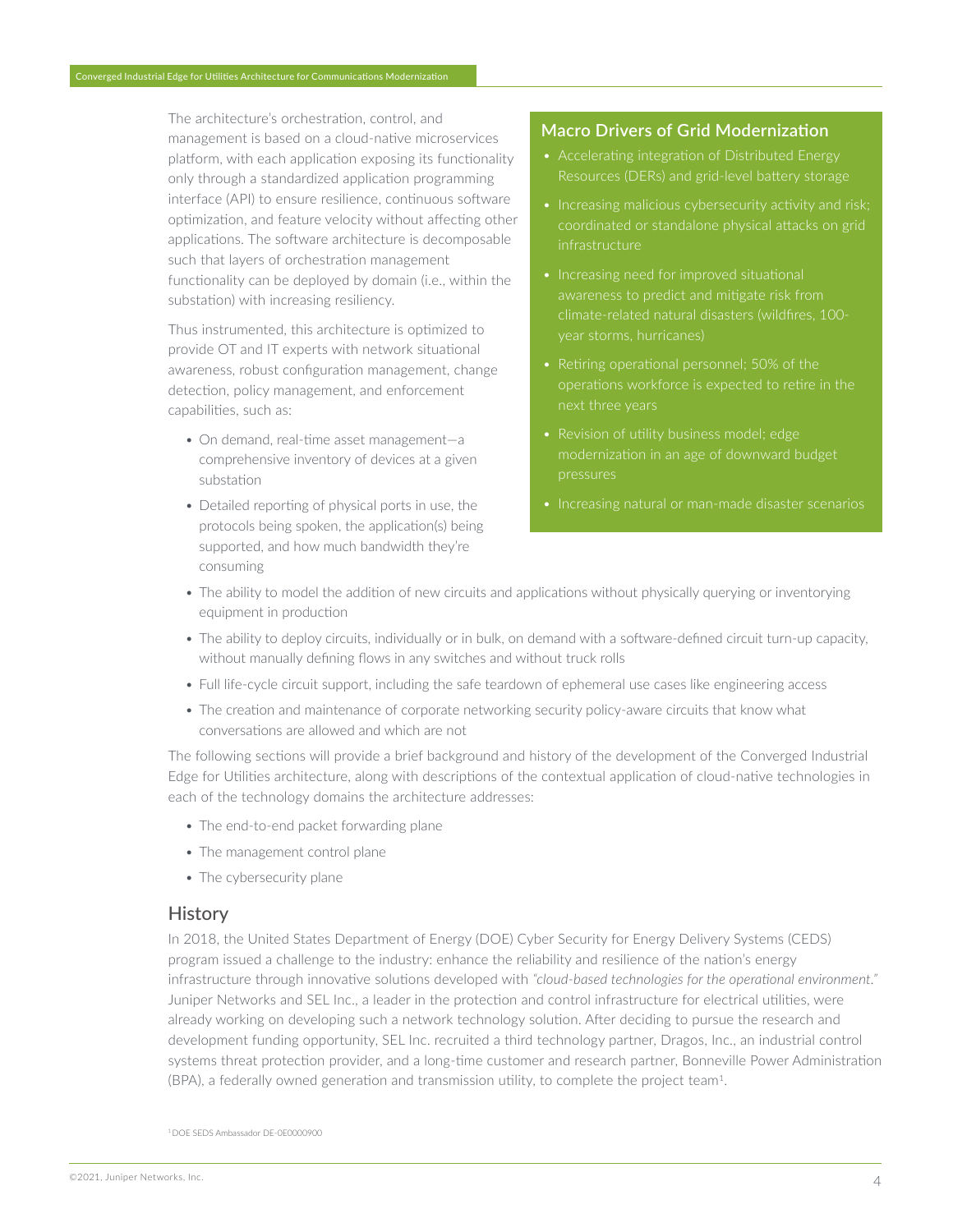<span id="page-4-0"></span>The project team agreed on a vision to create an open, multivendor network architecture composed of a) a single packet-based forwarding plane stretching from the data/control center to the electrical substation; b) a single management-control plane for end-to-end provisioning, monitoring, and testing; and c) a single cybersecurity plane for NERC-CIP compliance and industrial control systems threat detection. The name of this architecture is the Converged Industrial Edge for Utilities.

The objectives of the Converged Industrial Edge for Utilities architecture are:

- 1. Enhance the reliability and resilience of energy infrastructure using cloud-native technologies.
- 2. Centralize what you can, distribute what you must.
- 3. Reduce complexity, security gaps, and expense.

The objectives guided the development of the architecture and the technology domains that form its scope: the data/control center, the WAN, and the distributed control system substation.

# Solution Requirements

The effort to document solution requirements began with a survey of utility employees, from BPA and other utilities, with responsibilities ranging from NOC/SOC engineer to control, protection, and field engineer, among others. The aggregated solution requirements document (SRD) served as the primary source for framing the desired technical solution outcomes. This white paper focuses on the functional architectural specifications needed to satisfy the requirements captured in the SRD, with a particular emphasis on the following primary use cases:

- Automated, end-to-end circuit provisioning
- Telemetry aggregation and visualization
- End-to-end testing
- System security monitoring, intrusion detection, and threat hunting

The project methodology called for Juniper's development team, SEL's R&D team, and Dragos' development team to employ an Agile approach to the project. Developments were broken down into iterations, or sprints, which were roughly two weeks long. At the end of each sprint, the result was presented to the team members and stakeholders. A formal feedback session was established to improve the process and contribute to the next sprint.

The project proof-of-concept is maintained in Juniper's POC lab in Herndon, VA. The POC lab, which emulates a data/control center and multiple substations, is built on the following constituent technologies:

- Juniper Networks Ethernet VPN (EVPN)/Virtual Extensible LAN (VXLAN) Ethernet fabric
- A multi-node Kubernetes cluster for deployment of microservices
- A Juniper MPLS mesh WAN, made up of Juniper Networks® MX Series 5G Universal Routing Platforms configured as MPLS provider (P) and provider edge (PE) routers to emulate grid communications requirements for SCADA, teleprotection, distribution, and transmission substations
- SEL Inc. Ethernet LAN infrastructure for Operations Technology Software Defined Networking (OTSDN) and IEC61850 substation communications, precise timing, hardened compute and remote terminal units (RTUs), intelligent electronic devices (IEDs), and other equipment necessary to emulate electrical power substations
- Dragos Inc. sensors and Site Store for ICS threat detection and adversary hunting

Having established and reinforced the objectives with solution requirements, defined the use cases, and established the lab environment and developmental methodologies, the project team began working on producing a private operations cloud solution (see Figure 1).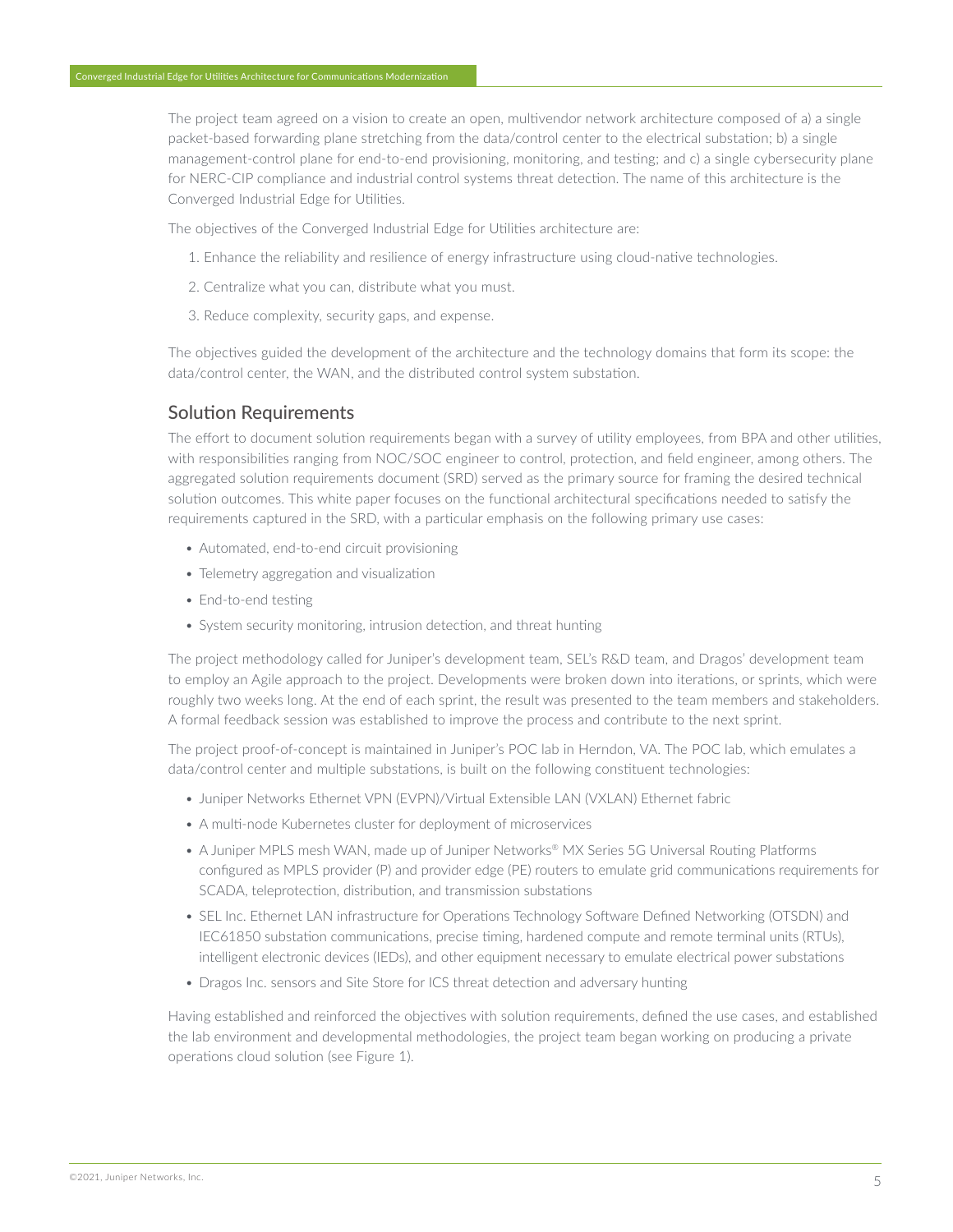<span id="page-5-0"></span>

*Figure 1: Private operations cloud solution*

The project team was working to reduce or eliminate the friction caused by competing communication networks that hinders the adoption of economically justified IT and OT/ICS use cases. The decision to create the Converged Industrial Edge for Utilities architecture, and to use cloud-native technologies as its foundation, was informed by the solution requirements collected from utilities. Creating a single, secure architecture with inherent support for IT and OT applications reduces the lag in addressing challenges represented by increased cyber attack activity, pressure on CapEx and OpEx budgets, and the need for enhanced situational awareness in the face of climate-related risks and the retirement of valued OT personnel. Although there are significant "future-proofing" benefits to the solution, the true value is in increasing the resilience and intelligence of the systems that support the safety and reliability of the grid.

The following sections describe the contextual application of cloud-native technologies in each of the technology domains that the Converged Industrial Edge for Utilities architecture addresses: end-to-end packet-based forwarding plane, the management control plane, and the cybersecurity plane.

# Private Operations Cloud

#### **Packet-Based Forwarding Plane**

The packet-based forwarding plane of the Converged Industrial Edge for Utilities architecture is composed of Juniper Networks routers, switches, and firewalls, architecturally optimized for two use cases: secure, cloud-ready data/control center and WAN transport core, aggregation, and edge. The packet-based forwarding plane is extended to the electrical substation using SEL Inc.'s OT-SDN Ethernet solution. Interoperability between the control center, WAN, and the substation is achieved using standard protocols; end-to-end LSPs, L2/L3 VPNs, and logical flows can be created, tested, monitored, and torn down across this infrastructure using the management and control plane described below.

The packet forwarding plane is fundamental to delivering end-to-end circuit provisioning, as well as telemetry aggregation and visualization. It provides the class of service, timing, and synch and control plane flexibility to solve for deterministic applications demanding millisecond resolution. It also solves for traffic engineering and network resiliency with application service-level agreement (SLA) guarantees maintained in real time with node-level streaming telemetry.

The packet forwarding plane provides a common platform that enables the use of OT-SDN, a software-defined solution with broad support for applications using DNP3, Modbus, SSH, and IEC61850 protocols, as well as MPLS, VPLS, MPLS-TP, and Segment Routing in the WAN. When required, the packet forwarding plane supports brownfield environments containing serially attached RTUs and IEDs by encapsulating serial data streams in Ethernet frames for transport while maintaining latency, asymmetry, and network healing attributes for synchronous applications like line current differential teleprotection<sup>1</sup>.

1For more information, please see "LINE CURRENT DIFFERENTIAL PROTECTION OVER MPLS" [www.juniper.net/assets/us/en/local/pdf/whitepapers/2000733-en.pdf](https://www.juniper.net/assets/us/en/local/pdf/whitepapers/2000733-en.pdf)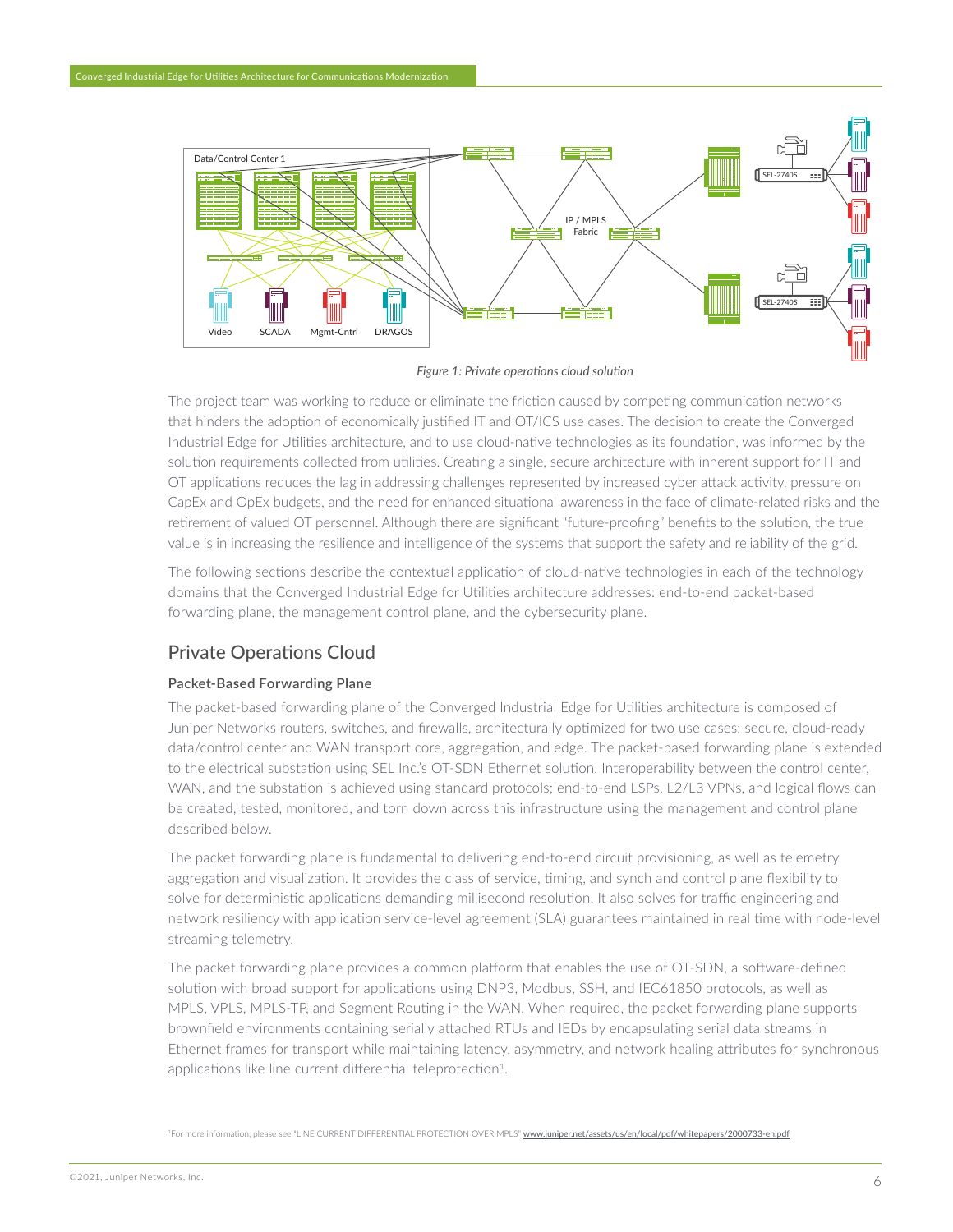

*Figure 2: Solution requirements components for the packet-based forwarding plane*

The Converged Industrial Edge for Utilities packet-based forwarding plane architecture calls for a data centercompliant Ethernet fabric to simplify and automate many of the tasks associated with managing a data center and extending its connectivity to other data centers or cloud offerings. As such, the Ethernet fabric provides the following functionality:

- A Layer 3 IP-based underlay, also known as a Clos network. Ideally, the IP fabric utilizes a spine-and-leaf architecture that provides low-latency, nonblocking, high-bandwidth connectivity from any physical device (server, storage device, router, or switch) to any other physical device.
- An EVPN-VXLAN overlay for network virtualization. With overlays, endpoints such as servers or virtual machines (VMs) can be placed anywhere in the network and remain connected to the same logical L2 network, decoupling the virtual topology from the physical topology. Overlays enable multitenancy (IT-OT) within a network and for sharing the same physical network while isolating one tenant's traffic from everyone else's.
- A multiprotocol IBGP protocol to exchange reachability information across an IP network, enabling flexible overlay services like bridged, routed, and edge-routed services.
- A fabric control function used to create a single fabric backplane for primary and backup control centers, enabling geo-redundant Data Center Interconnect (DCI).

Juniper Networks data center-compliant fabric is marketed as our data center portfolio. Please visit [www.juniper.](https://www.juniper.net/us/en/products-services/switching/qfx-series/) [net/us/en/products-services/switching/qfx-series/](https://www.juniper.net/us/en/products-services/switching/qfx-series/) for more information about Juniper's complete data center switching portfolio.



*Figure 3: Single fabric, geo-redundant data center*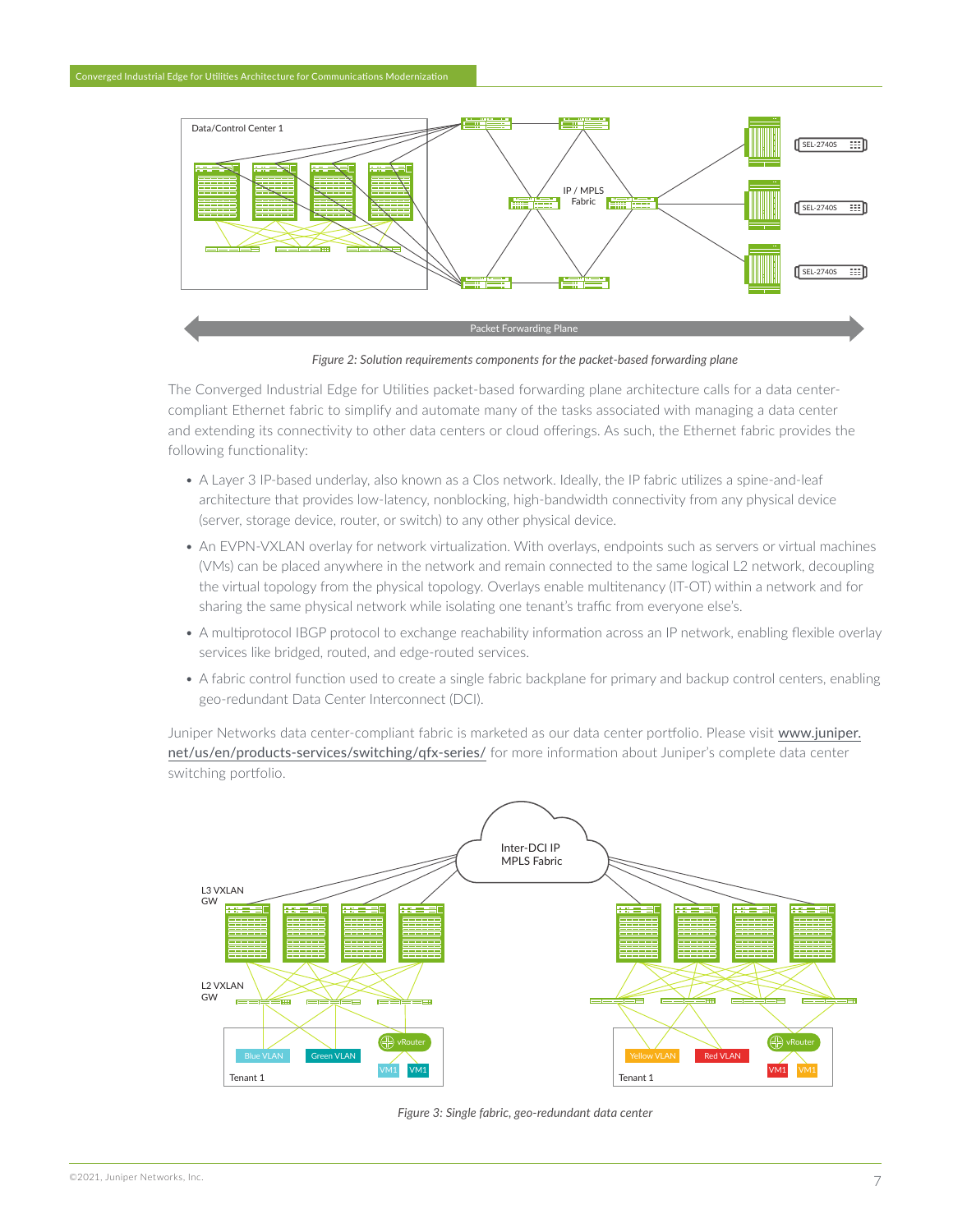The Converged Industrial Edge for Utilities packet-based forwarding plane architecture calls for a feature-rich MPLS WAN capable of supporting all manner of utility IT and OT/ICS use cases, be they deterministic, best effort, permanent, or ephemeral, between control centers and substations, and between substations and substations. As such, the MPLS WAN provides the following functionality:

- Separate control and forwarding planes for network scalability and security
- Common software and user interfaces across all devices to create "golden" configurations and reduce provisioning errors by streamlining training for engineering staff
- Modular operating system to enable better resource utilization and isolation of network functions
- Purpose-built systems designed for service provider applications with 99.999% or greater reliability
- Scalable and programmable silicon that eliminates "rip and replace" upgrades to support new software functions
- Standards-based, nonproprietary protocols and functions to ensure interoperability, allowing best-of-breed networks without vendor lock-in
- Support for legacy services in conjunction with new technologies like EVPN and Segment Routing for a phased migration when adding new services alongside existing applications
- Full MPLS-based design with advanced traffic engineering based on RSVP and/or Segment Routing
- A rich set of APIs for complete SDN control as well as on-box automation capabilities to support operations teams
- Support of advanced timing for phase, frequency, and time of day from IEEE 1588v2 primary or reference clock using G.8265.1 and G.8275.1 profiles
- Support of NEBS Level 3 and IEEE 1613 hardening compliance

Juniper's MPLS WAN is marketed as our routing portfolio. Please visit [www.juniper.net/us/en/products-services/](https://www.juniper.net/us/en/products-services/routing/) [routing/](https://www.juniper.net/us/en/products-services/routing/) for more information about Juniper's complete MPLS WAN portfolio.

The Converged Industrial Edge for Utilities packet-based forwarding plane architecture calls for an OT-SDN and IEC 61850-compliant Ethernet fabric, capable of supporting all manner of utility IT and OT/ICS use cases within the distributed control system substation. As such, the OT-SDN and IEC 61850-compliant Ethernet fabric must provide the ability to:

- Traffic-engineer each communications flow with a deny-by-default architecture, per application
- Support proactive configuration of predetermined primary and failover communication flows
- Provide network convergence times of less than 100 microseconds for critical applications
- Utilize every port and link on a given Ethernet node (no blocking ports)
- Test and validate configurations without affecting existing service or applications
- Commission new services on demand or on a scheduled basis
- Provide C37.238 Precise Time Protocol (PTP) transparent clock, ensuring sub-microsecond time synchronization of end devices
- Utilize open, standards-based protocols and APIs for integration into higher level automation platforms
- Allowlist network flows with matching rules on fields in Layers 2 through 4

 SEL Inc.'s OT-SDN and IEC 61850-compliant Ethernet fabric is marketed as the SEL-2740S Software-Defined Network Switch. For more information, please visit <https://selinc.com/products/2740S>/.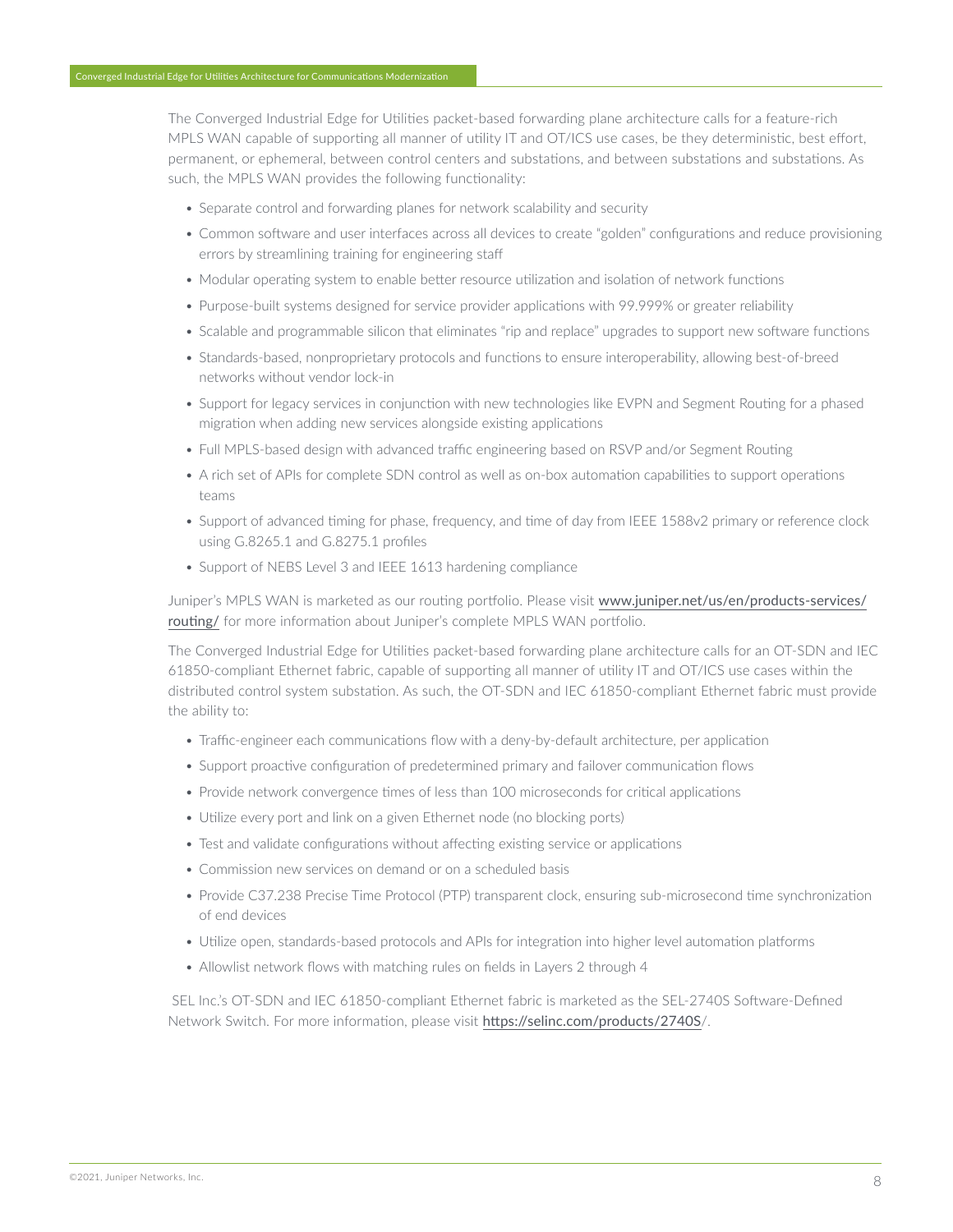

*Figure 4: SEL Inc.'s OT-SDN Ethernet fabric* 

# Management and Control Plane

<span id="page-8-0"></span>Converged Industrial Edge for Utilities Architecture for Communications Modernization

#### **"Centralize what you can, distribute what you must." Pradeep Sinhdu, Founder Juniper Networks**

The Converged Industrial Edge for Utilities architecture's management and control plane is a set of discreet software applications like WAN and LAN controllers, telemetry aggregators, collators, and element managers, safely interoperating on a modern Kubernetes software platform to deploy use cases, services, and applications as workflows. The software components are integrated on physical servers optimized for on-premises, private, operational cloud (OC) deployments.

The Kubernetes cluster is a microservices architecture used to control and deploy multivendor applications as microservices that are small, messaging-enabled, bounded by contexts, autonomously developed, independently deployable, decentralized, and built and released using automated processes. Vendor software functionality is exposed only through standard APIs.

The architecture employs event-driven infrastructure (EDI) buses to support inter-application communication at the microservices level. An Argo workflow engine connects operator intent with corporate network security policy and inventory. Use cases are delivered as workflows, and workflows are triggered by sources such as event bus notices, form submissions, and alerts from distributed, intelligent LAN controllers in substations. Workflows trigger services that provision, monitor, and test circuits, processes, and state of the operations cloud network. An external identity management platform is integrated into the management control plane to ensure identity, encryption, and forensic accounting audit logging. This software architecture is a cloud-native, fault-tolerant, secure abstraction of containers, deployed in clusters and orchestrated and load-balanced for resilience.



*Figure 5: Solution requirements components for the management and control plane*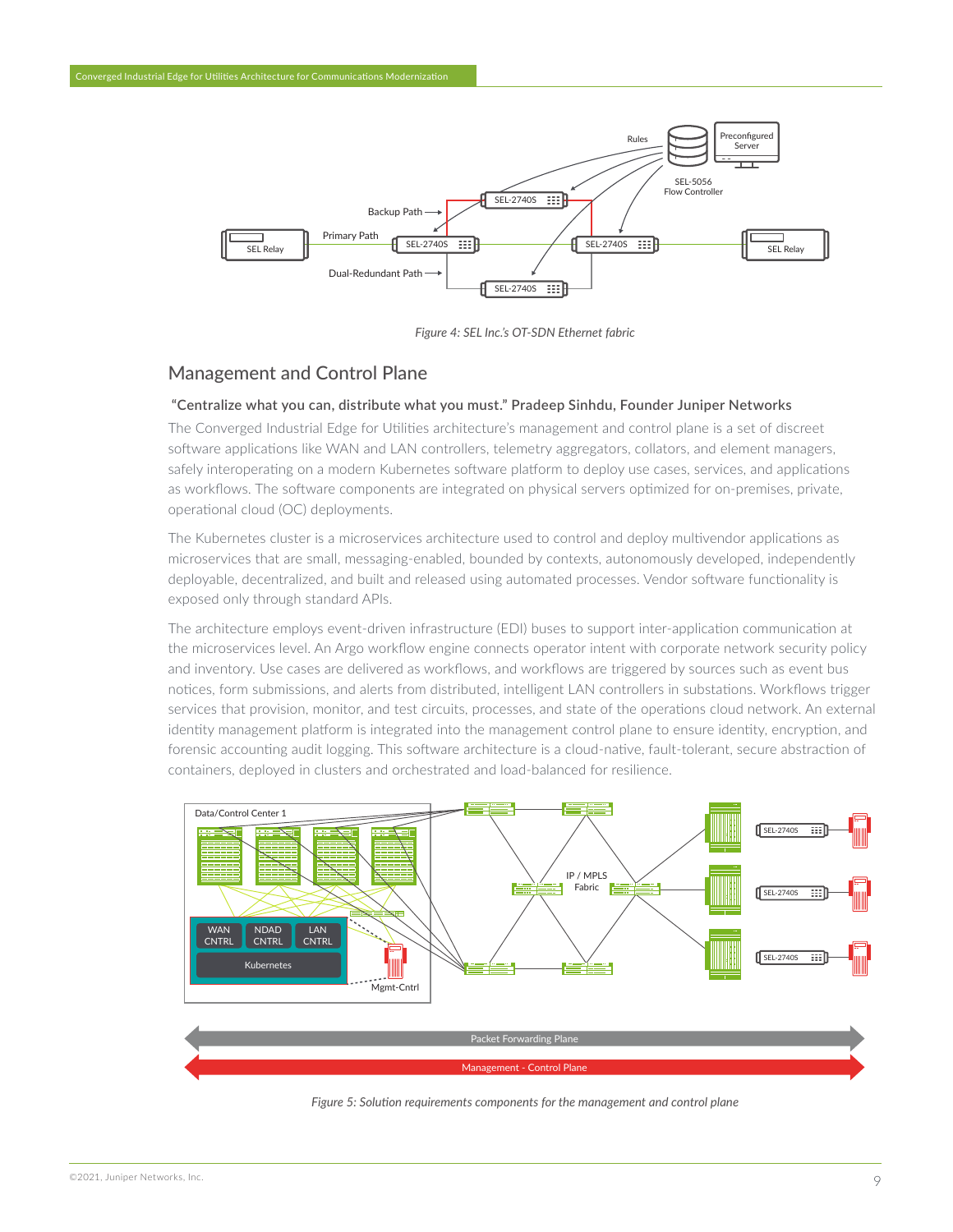The Converged Industrial Edge for Utilities architecture calls for an automation platform (described above) that resides in the data or control center. Other software integrated into the automation platform may include a virtual routing function used to create the networking plane of a Kubernetes cluster, enabling scalable routed services between virtual resources and network-based resources like storage.

#### **WAN Controller**

The Converged Industrial Edge for Utilities architecture calls for a network-aware WAN controller to serve as a single interface for managing the creation and deployment of WAN transport label-switched paths (LSPs) and L2/3 VPNs (IP). The WAN controller resides within the automation platform as a microservice; as such, the WAN controller provides the following functionality:

- Traffic engineering that provides visibility into and control over IP/MPLS flows in private enterprise networks. It must allow operators to optimize their network infrastructure through proactive monitoring, planning, and explicit routing of critical traffic loads, enabling a more efficient utilization of networks while ensuring predictability, resiliency, and SLAs.
- IETF and Web protocol standards to ensure integration with multivendor infrastructure and existing OSS/BSS systems. The WAN controller provides VPN/MPLS visualization and monitoring.
- Multilayer controller functionality that can dynamically interact with transport/optical controllers and reroute IP/ MPLS flows, adapting to real-time changes in multiple layers of the architecture.
- Open standards like the Path Computation Element (PCE) architecture as defined in RFC 5440. It should leverage the "active stateful PCE" concept, which allows it to learn about the network and LSP path state via the Path Computation Element Protocol (PCEP) by communicating with a client-side component present in the network devices themselves. The client is referred to as a Path Computation Client (PCC).
- Dynamic topology discovery of the network by peering via IGP (ISIS-TE, OSPF-TE) and listening to BGP-LS updates. Modification of existing paths or provisioning of new paths through PCEP standard. Service mapping is performed using the Network Configuration Protocol (NETCONF) and YANG data modeling language.
- Identification and elimination of congestion scenarios in which traffic streams are inefficiently mapped onto available resources, causing overutilization of some subsets of network resources while other resources remain underutilized.
- Use of standard northbound APIs such as HTTP-based REST to ease integration with existing OSS/BSS systems, third-party traffic modeling/planning scripts, or custom applications.
- A testing microservice, implemented as a workflow, for testing VPNs between the WAN ingress/egress nodes and the end-to-end circuit, potentially spanning multiple substations. The testing service workflow includes settings for the configuration options for required testing, as well as for generating traffic for performing the test.
- Specific path ordering and synchronization, signaled across routed network elements and allowing a global view of network state for monitoring, management, and proactive planning.
- Predictable, deterministic state so as to minimize distributed state, increasing the efficiency of existing network elements via offloading of control plane processing.
- A foundation for additional centralized network infrastructure services—API for the network with NETCONF/ Yang and RESTCONF. It also provides operational simplicity by enabling an SDN control point across disparate elements across the network.

The Juniper version of the WAN controller is marketed as the Juniper Networks NorthStar Controller. For more information, please visit [www.juniper.net/us/en/products-services/sdn/northstar-network-controller/](http://www.juniper.net/us/en/products-services/sdn/northstar-network-controller/).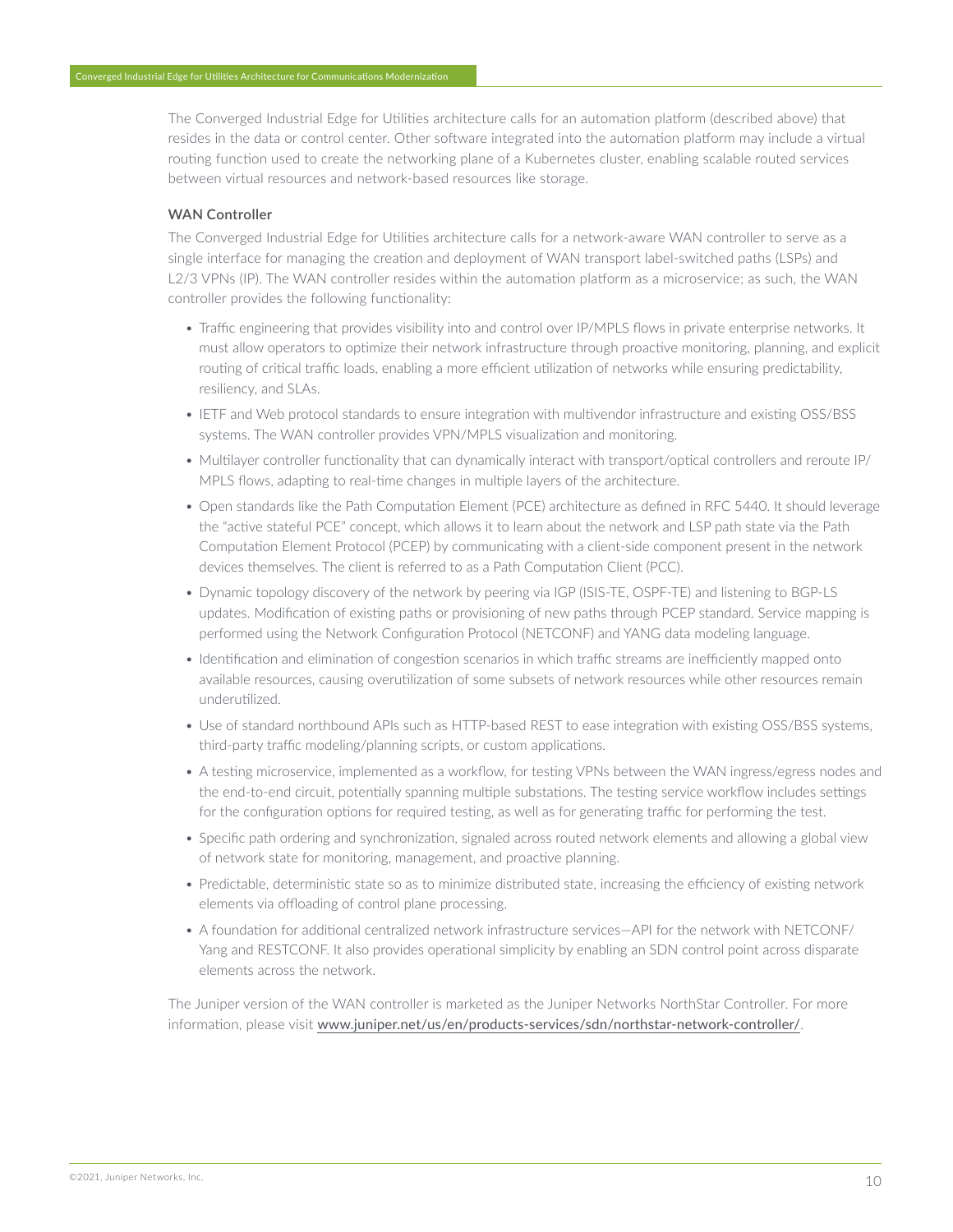#### **Analytics and Diagnostic Tool**

The Converged Industrial Edge for Utilities architecture calls for intelligent network- and device-level analytics and diagnostics (NDAD) tools to provide actionable insights into the health of individual devices as well as the overall network. The NDAD resides within the automation platform as a microservice and securely exchanges telemetry, trigger, and other information with other microservices like the WAN controller. It can trigger workflows for automated responses to device- and network-level problems or indicators. As such, the NDAD provides the ability to:

- Integrate multiple data collection methods (such as Junos Telemetry Interface, NETCONF, system logging, OpenConfig, and SNMP); aggregate and correlate large volumes of time-sensitive telemetry data and analytics; and provide a multidimensional, predictive network view
- Translate troubleshooting, maintenance, and real-time analytics into actionable insights operators can use to determine the health of an individual device and the overall network
- Provide a framework for defining and customizing health profiles at the device and network levels
- Automate root-cause analysis and log file analysis, providing a framework to define and customize diagnostic workflows
- Provide multidimensional analytics across network elements and tools to establish operational benchmarks
- Provide a telemetry visualization function for monitoring and troubleshooting
- Define closed-loop automation and extend automation through open, standards-based interfaces to other automation assets with complementary capabilities (see closed-loop automation steps as shown in Figure 6)
- Interface with third-party provisioning network management systems (NMS), providing for multivendor network health monitoring





The Juniper NDAD tool is called Contrail® Healthbot. For more information, please visit [www.juniper.net/uk/en/](https://www.juniper.net/uk/en/products-services/sdn/contrail/contrail-healthbot/) [products-services/sdn/contrail/contrail-healthbot/](https://www.juniper.net/uk/en/products-services/sdn/contrail/contrail-healthbot/).

#### LAN Controller

The Converged Industrial Edge for Utilities architecture calls for a LAN controller to provide an orchestrated virtual environment, running on a ruggedized compute platform, for securing, managing, and isolating control system software applications within a substation.

The LAN controller physically resides within the substation, where it provides local orchestration, security, and management in a distributed microservices computing platform developed for control systems. The LAN controller functions as configured, even without communications to the automation platform, which is physically in the data or control center, providing laminar resilience to the overall solution. In normal operation, the LAN controller communicates with a "primary" microservice in the automation platform and securely exchanges telemetry, trigger, and other information with other microservices like the WAN controller and NDAD tool. The LAN controller can also initiate or respond to workflows from the local environment, or the automation platform. As such, the LAN controller provides the ability to:

- Participate on an event-driven infrastructure (EDI) "pub/sub" bus to manage individual LANs
- Describe the OT-SDN switches, existing dataflow rules, available communication service types (CSTs), flow groups, traffic meters, set queues, and additional switch information upon trusted query
- Support Layer 3 SCADA protocols like DNP3, Modbus, and others via OT-SDN infrastructure and services
- Provide the ability to create, deploy, and safely tear down VLANs within substations
- Continue functioning as configured during catastrophic situations wherein communications to the control center are cut off or severely diminished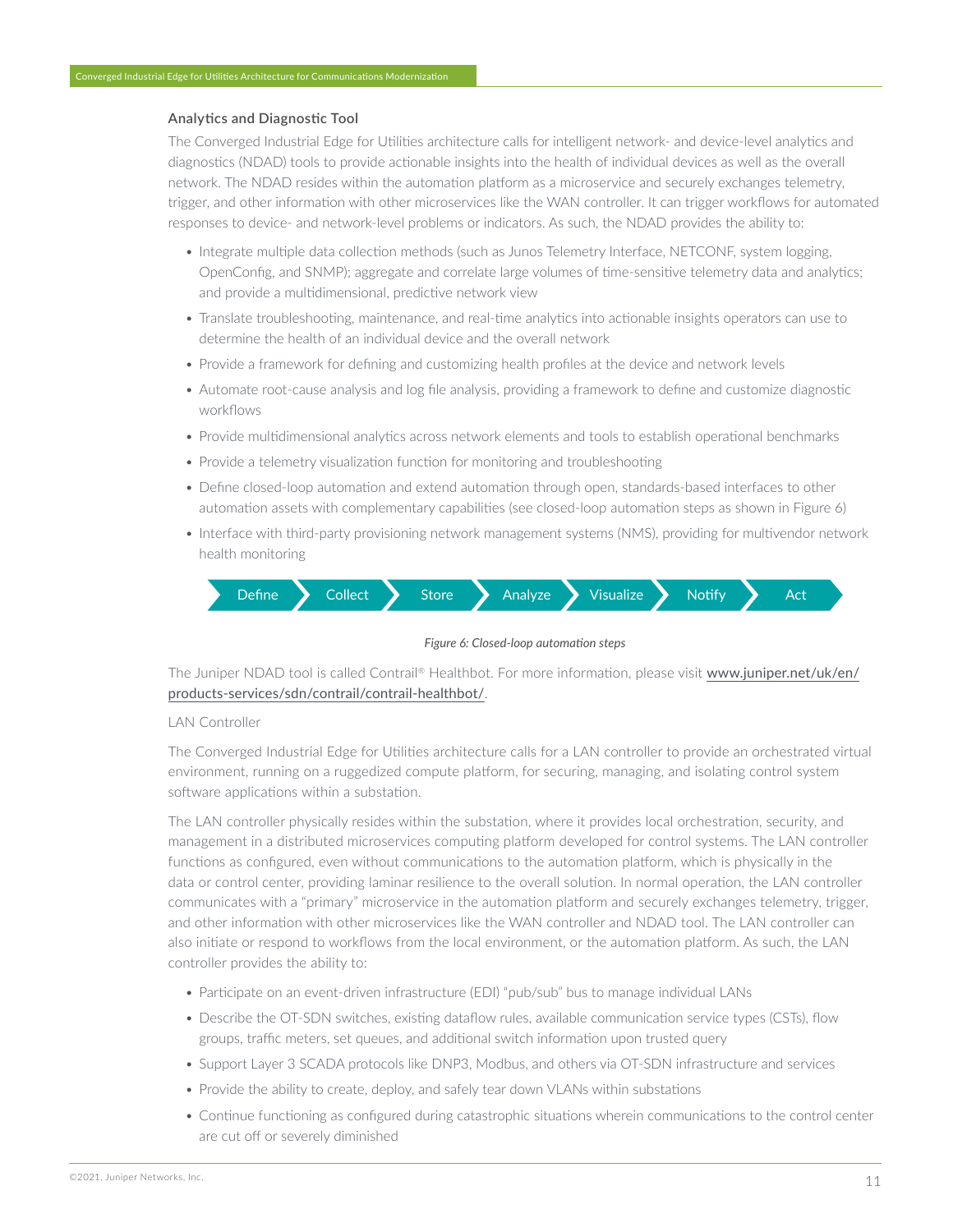- <span id="page-11-0"></span>• Maintain the identity of connected hosts and their connectivity information, as well as provide visual representations of state
- Process requests for logical connection configurations, which requires pushing CST configuration information to OT-SDN switches
- Maintain mapping of data between substation applications and devices
- Maintain separate, secured communication domains within the system
- Scale processing and storage requirements as systems grow
- Support redundant data flows and applications
- Ensure versioning applications adhere to security policies
- Process requests for safely rolling out application updates
- Manage complex settings that span multiple devices
- Secure the operating system with a secure boot loader and the communication interfaces

SEL Inc.'s LAN Controller is marketed as the SEL-5056 Software-Defined Flow Controller. For more information, please visit <https://selinc.com/products/5056/>.

### Cybersecurity Plane

The Converged Industrial Edge for Utilities architecture's cybersecurity plane is composed of Juniper Networks SRX Series Services Gateways and vSRX Virtual Firewall, Policy Enforcer software, and threat-aware WAN networking equipment, as well as the Dragos Inc. threat protection and incidence response products and services for OT industrial control systems (ICS) environments. The technical interoperation between Juniper, SEL, and Dragos leverages open, standards-based protocols and APIs that provide the necessary connectivity to the higher level automation platform and the packet forwarding plane.

The Dragos Platform provides comprehensive visibility of ICS/OT assets. Based on its ability to identify assets, manage profile communications, and detect malicious threat behaviors, it can rapidly pinpoint malicious activity within the OT/ICS environment and provide security analysts or SOC personnel with context-rich insight into threats. Juniper's policy enforcement engine, integrated into the management control plane described above, can ingest indicators of compromise (IOCs) and other information from Dragos and take action based on threat levels. Actions may include threat intelligence gathering, redirection of a flow or VLAN, or, in extreme cases, the quarantining of traffic at the IP level.





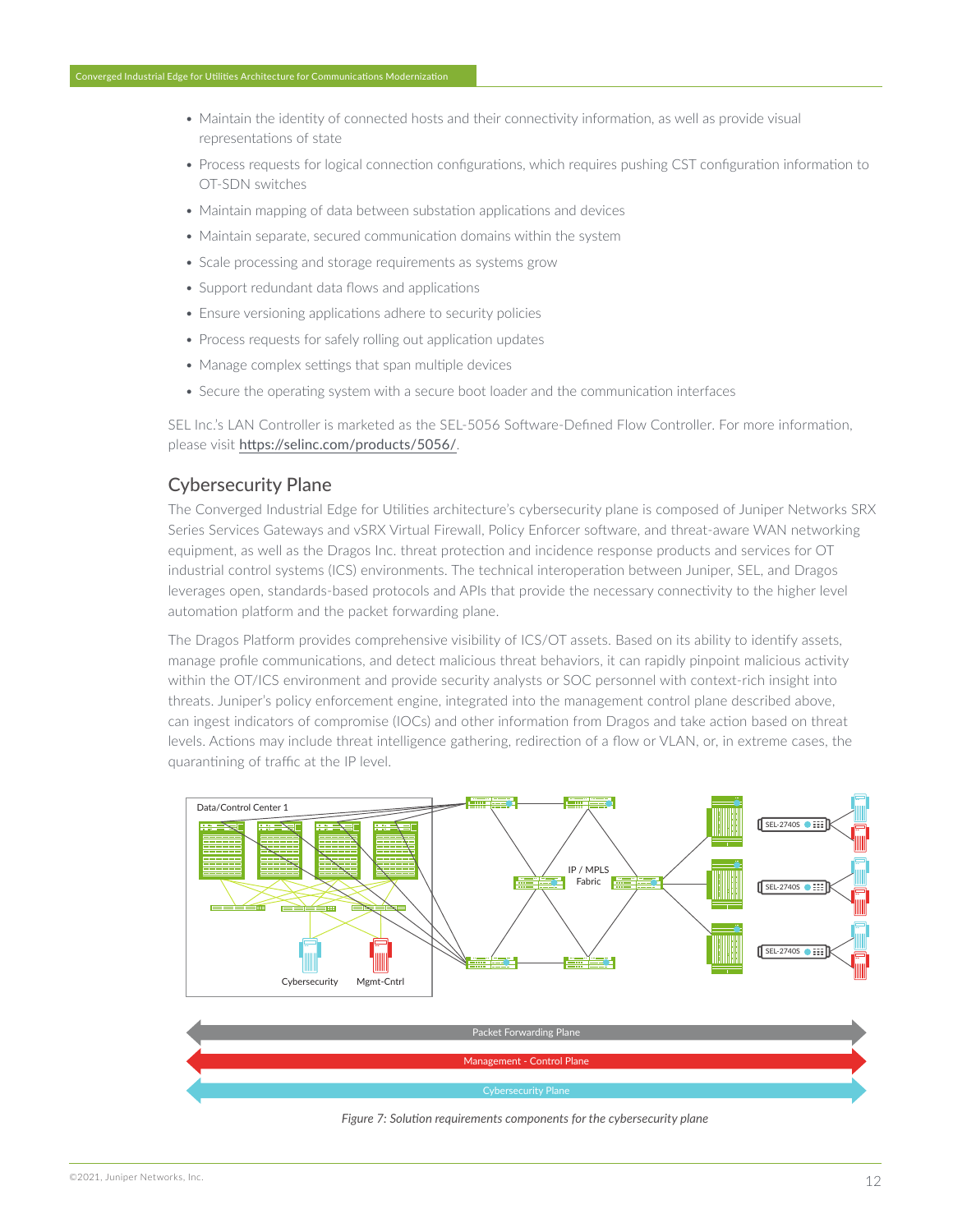#### **OT/ICS Threat Detection**

The Converged Industrial Edge for Utilities architecture calls for an OT/ICS threat detection capability to passively discover assets and their communication profiles. The solution needs to include known malware threats and anomaly-based detection methods. Additionally, it will leverage advanced intelligence-driven analytics derived from known adversary tactics, techniques, and procedures to sufficiently identify and prioritize risks. As such, the ICS/OT threat detection capability must have the ability to:

- Passively identify OT/ICS device make, model, operating system, and firmware
- Provide in-depth analysis of network communications to baseline asset traffic profiles
- Dissect the traffic and identify configuration changes and behaviors that could be cyber threat-related
- Leverage threat behavior analytics to identify cybersecurity threats through intricate patterns of adversary techniques, tactics, and procedures
- Provide best-practice playbooks to investigate and efficiently respond to threats before they cause significant impacts against operations, processes, or people
- Provide context-rich alerts and notifications tied to investigation playbooks to help analysts respond to cyber threats

Dragos Inc.'s OT/ICS system is marketed as the Dragos Platform. For more information, please visit [www.dragos.](https://www.dragos.com/industries/?ind=114) [com/industries/?ind=114](https://www.dragos.com/industries/?ind=114).

#### **Physical and Virtual Firewall**

The Converged Industrial Edge for Utilities architecture calls for a portfolio of security services gateways that range from an all-in-one, integrated physical device for use cases in home, office, and headquarters locations, to a highly scalable, chassis-based solution for the data center. It also includes virtual alternatives that can be deployed within the private operations cloud and the public cloud. The security services gateway should be able to ingest threat intelligence aggregated and delivered through a trusted, authenticated intelligence feed. As such, the security gateway must provide:

- Comprehensive threat protection against known and unknown threats
- Carrier grade reliability of 99.999%, with continuous uptime through in-service hardware and software upgrades
- Visibility and advanced security services for containerized and microservices environments
- Visibility into IT network threat behavior to maintain an effective security posture, including the ability to enforce policies through automated threat remediation capabilities on every port
- Advanced threat intelligence that can be maintained locally, with the ability to dynamically adapt to new threats
- Actions to stop the lateral propagation of security threats

Juniper Networks portfolio of security services gateways is marketed as the SRX Series Services Gateways. For more information, please visit [www.juniper.net/us/en/products-services/security/srx-series/](https://www.juniper.net/us/en/products-services/security/srx-series/).

#### **Threat-Aware Networking**

The Converged Industrial Edge for Utilities architecture calls for the ability to aggregate and curate a threat data feed from multiple sources, along with the ability to deliver threat data to network infrastructure such as switches, routers, and firewalls for the purpose of distributing actionable intelligence and enforcement capabilities to all connection points in the network. As such, the threat data feed capability provides the following functionality: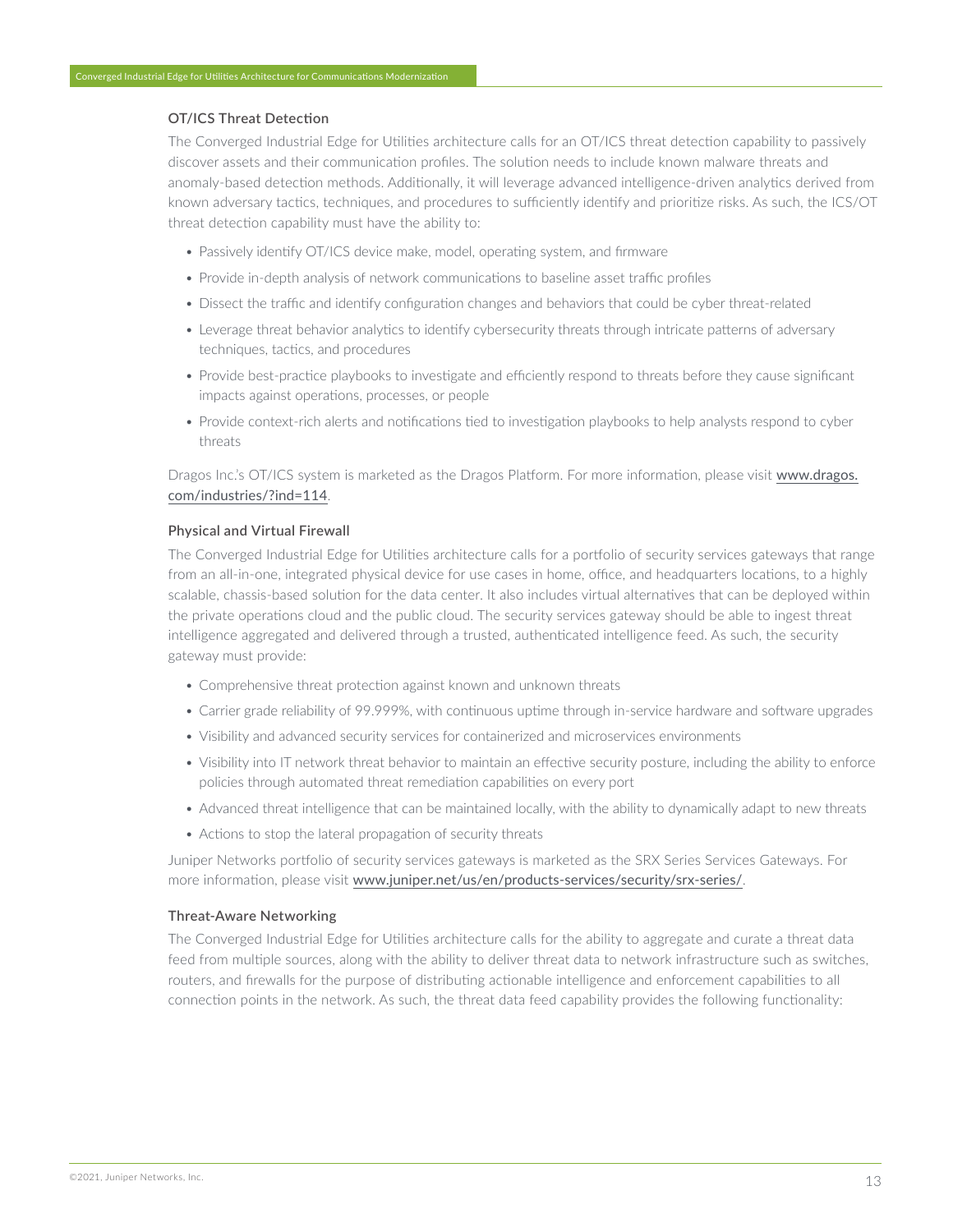- <span id="page-13-0"></span>• Actionable data sets including attacker IPs, Command and Control (C&C), GeoIP, infected hosts, and dynamic address groups
- Global as well as custom allowlists and blocklists of file hashes, domain names, IP addresses, malicious URLs, code signing certificates, signer organizations, and third-party threat data for policy enforcement
- Network infrastructure such as routers, switches, and firewalls capable of receiving and digesting a threat data feed such that identified blocklisted traffic like (but not limited to) C&C traffic can be automatically dropped

Juniper's threat data feed solution is marketed as Juniper Advanced Threat Prevention. For more information, please visit [www.juniper.net/us/en/products-services/security/advanced-threat-prevention/](https://www.juniper.net/us/en/products-services/security/advanced-threat-prevention/).

The ability of Juniper's Networks to extend security intelligence to every connection point in the network is called Juniper Networks SecIntel. For more information, please visit [www.juniper.net/us/en/products-services/security/](https://www.juniper.net/us/en/products-services/security/sec-intel/) [sec-intel/](https://www.juniper.net/us/en/products-services/security/sec-intel/).

# Conclusion

OT/ICS personnel are justifiably suspicious of IT technology's lack of determinism and precision. The "best effort" nature of IT-based communications technologies fundamentally conflicts with the sub-millisecond demands of grid control and protection applications, putting expensive grid assets—and even personal safety—at risk. Even as the economics of OT/ICS systems modernization exposes the advantages of converging IT and OT networks, the lack of a common, trusted communications model impedes implementation and delays benefits.

The private operation cloud model is presented as a next-generation alternative. Carefully curated from the technologies that represent the leaders in the given domains, the operations cloud model accounts for all the precise timing and change controls required for grid operations, while introducing robust, cloud-native technology capabilities that improve cybersecurity, resilience, and situational awareness—all while driving costs down.

Juniper Networks has traditionally disrupted markets through innovation. From being the first router vendor to separate control and forwarding planes to leading standards committees in segment routing and EVPN, Juniper has always sought to solve the big problems. By partnering with SEL Inc. and Dragos Inc., Juniper both confirms its market leadership position and acknowledges the domain expertise of the best-of-breed partners it takes to exploit the power of open, standards-based communications platforms—along with creating business value by innovating with cloud-native technologies in the dynamic critical infrastructure market sectors.

# About Juniper Networks

At Juniper Networks, we are dedicated to dramatically simplifying network operations and driving superior experiences for end users. Our solutions deliver industry-leading insight, automation, security and AI to drive real business results. We believe that powering connections will bring us closer together while empowering us all to solve the world's greatest challenges of well-being, sustainability and equality.

## About SEL Inc.

SEL invents, designs, and builds digital products and systems that protect power grids around the world. This technology prevents blackouts and enables customers to improve power system reliability and safety at a reduced cost. A 100-percent employee-owned company headquartered in Pullman, Washington, SEL has manufactured products in the United States since 1984 and now serves customers worldwide. Our mission is simple: to make electric power safer, more reliable, and more economical. Learn more at [www.selinc.com](http://www.selinc.com)